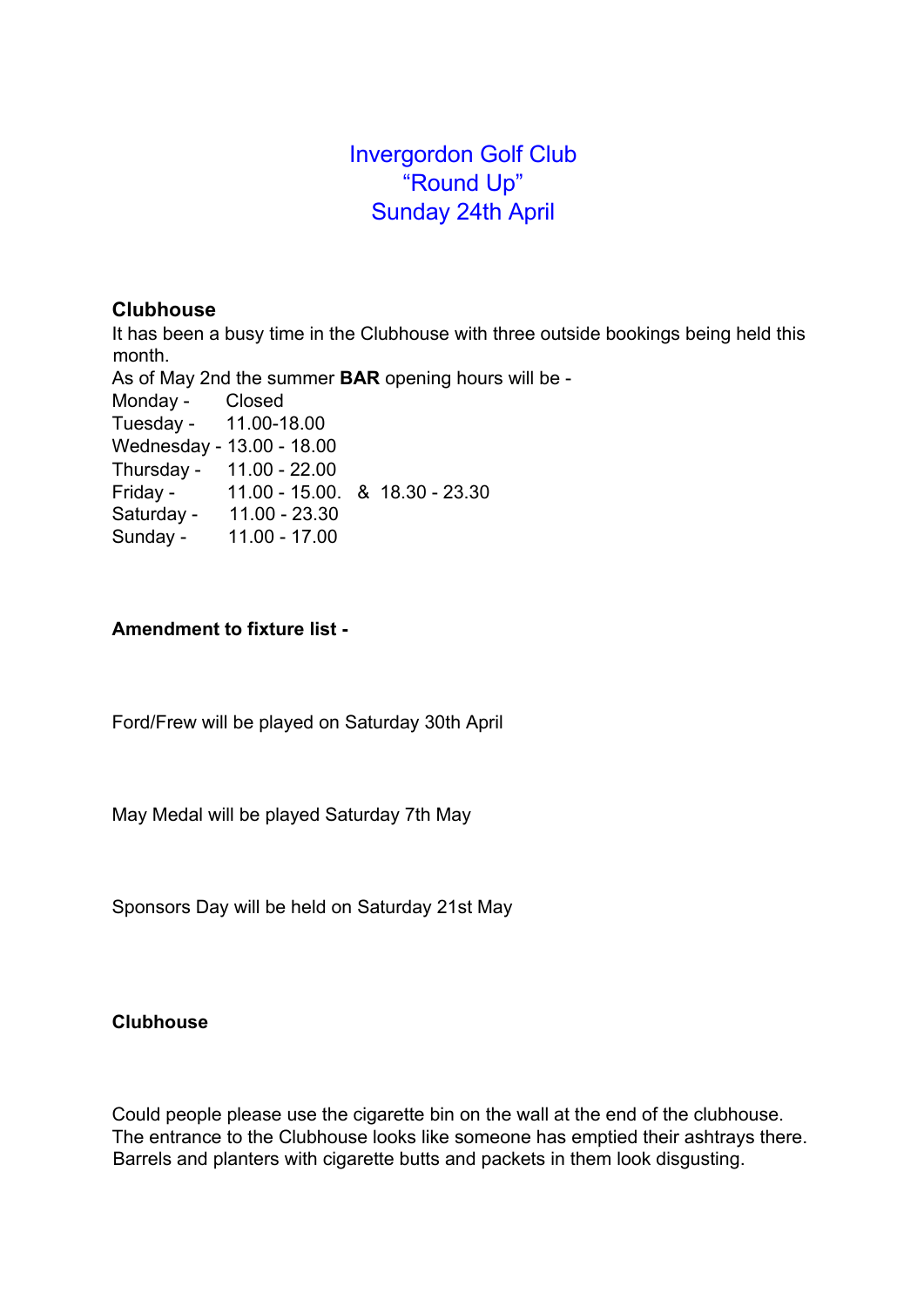#### **Course**

Scott lowered the height of the cut on the Greens.

The tees have all been cut, the greens and the approaches are in process of being cut.

Lenny, (our full time volunteer!) is out cutting rough.

Bunkers have been rotovated and fluffed up.

There are now boxes at the par 3s for broken tees.

The sprinkler system is being checked and parts replaced where needed. The gorgeous new ball washers are now out on course as are all the brightly coloured tee markers.

Direction posts are also in position.

Please keep buggies and trolleys off the tees.

#### **Gary Clark Greens Convenor**

Comments from visitors and members alike are that the course, especially the greens, are fantastic for this time of year.

The area that is "A framed" off behind the 10th bunker has been returfed. Replacing the scabby "Hogg's back" that was there before. The area is obviously G.U.R. and yet someone has run their trolley over it. Unbelievable.

Scott is at the moment trying to, single handed, improve the course. A mammoth task. Respect his markers, decisions, instructions please.

#### **Junior Employment**

Any members have a junior member looking for a little weekend work? It means getting them out of their beds though. The Club are looking for a junior to rake all the bunkers pre competitions on Saturdays and on occasions, Sundays. This job will be paid. It will probably involve 3 hours work, 7-10am.

Leaving 10am onwards to sit on their iPads  $\bigcirc$ "#\$ &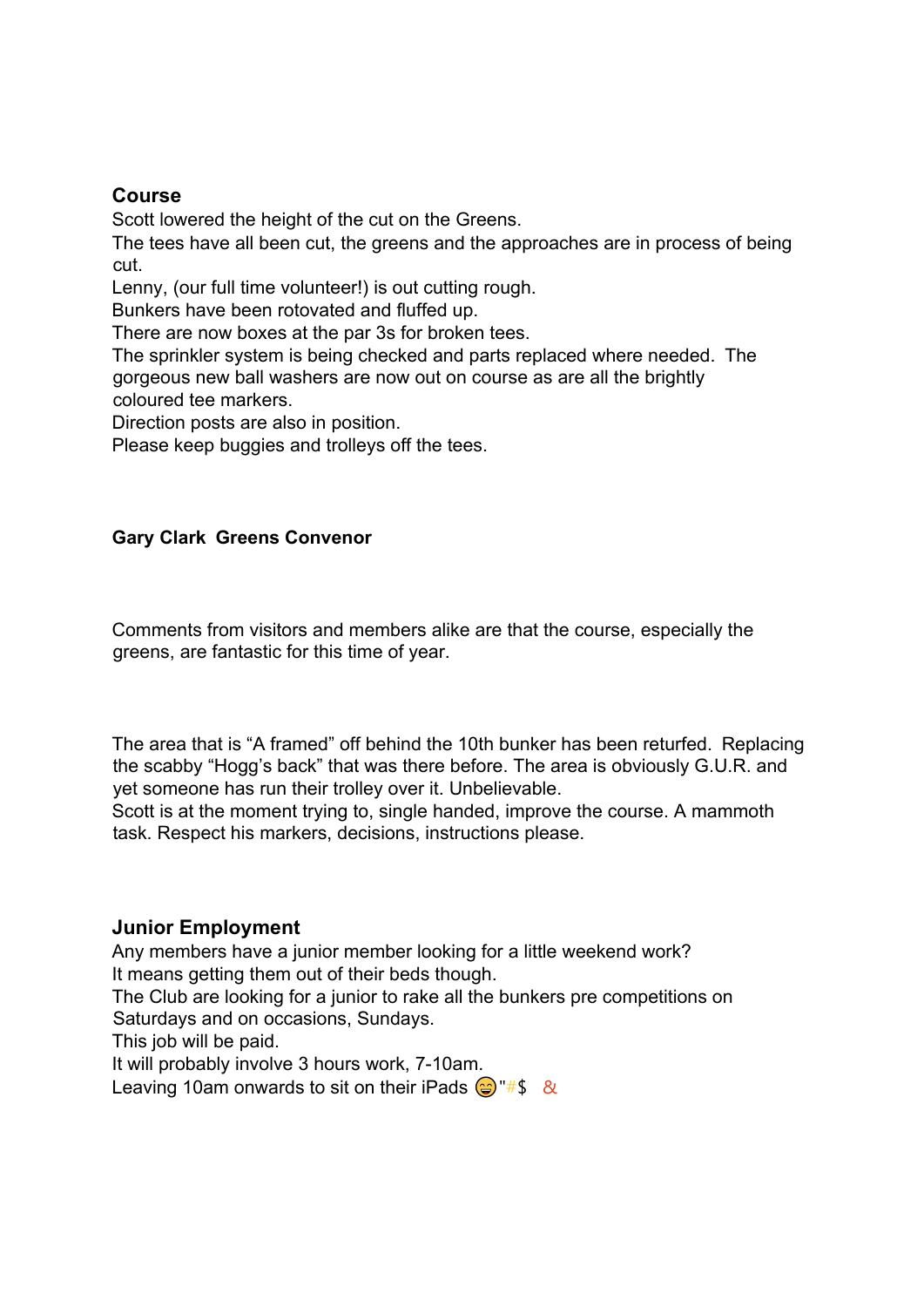# **Competitions**

Well who wouldn't want to play in Invergordon? What with Jack Munro's hole in one on the first followed by Ally Bryce's hole in one on the 10th…..it's a free drink every Saturday it seems  $(2)^*$ ,  $-$ )(

The highlight for me at the North District Ladies competition was a seagull eating a banana off a competitor's bag, leaving the skin behind.

When entering competitions if you would prefer to play at a certain time or between specific times, can you please put this in the **notes** section on the entry sheet.

Anyone withdrawing from the competition MUST let their playing partners and Ally know. Do not just fail to turn up.

*Preferred lies in bunkers and on the fairways for at least another week.*

**Ally Bryce Match Secretary**

# **Club Competitions**

April has seen the Competition season starting up.

There have been a few glitches with the Scottish Golf App. David Rodgers and Val have been trying to sort out the entries, the recording of the scores, logging on for recording scores, plus even the general play scores on player's phones. It certainly saves David or Val having to put in all the scores, if players can do it themselves.

Members please ensure your Scottish Golf App is up to date on your phones and use the iPad down the stairs to record your scores.

On a positive note - Handicaps seem to be pretty much automated.

**David Rogers! Handicap Secretary**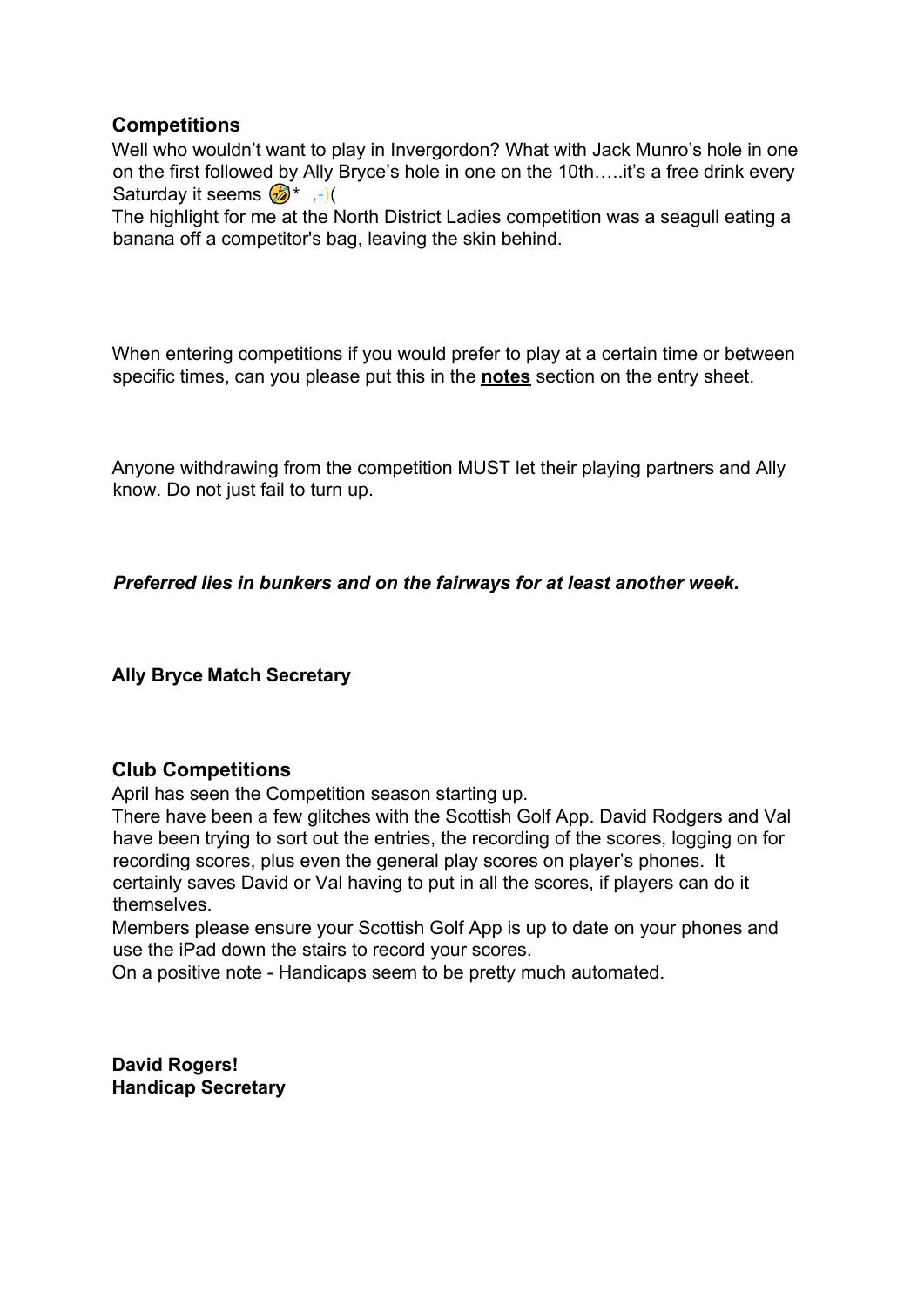# **Events**

Saturday saw women outnumbering men both on the course and in the bar. An introduction to golf for ladies saw over 30 females taking to the course for fun putting, pitching, driving challenges. Prizes of cut price Easter eggs were awarded. No expense spared by our Club. Mexican food was prepared by Guadalupe Sharp and Juana McGroarty. The offer of lessons with Ross Black, has been well over subscribed.

# **Coaching**

Junior and Ladies coaching starts on Wednesday 4th of May. Ross Black will be the only person providing the coaching, therefore, very limited numbers. Priority will be given to our junior members.

Volunteers are required to help hand out and collect in the equipment for the ladies sessions plus the junior sessions. PLEASE!

#### **Junior Sessions -**

- 8 week block Wednesdays 5.30 6.30pm
- Starts Wednesday 4th May through to 22nd June.
- Costs £2 per session or £16 for all 8 lessons payable in advance.
- Junior members register now with Val.
- Any places not taken will be offered to junior non members.

Additional slots of 3 weeks will be available for non member juniors aged 7 and over - 8th, 15th, and 22nd June. £2 per session Session 1 - 6.30 - 7.30pm Session 2 - 7.30 - 8.00pm Book in advance to avoid disappointment.

#### **Ladies Coaching-**

- 5 week block Wednesdays 6.30 6.45pm & session 2 6.45 -7.30pm
- Starts 4th May 1st June
- Costs £20 for all 5 lessons

Any Members who would like lessons can contact Ross Black on 07709176890